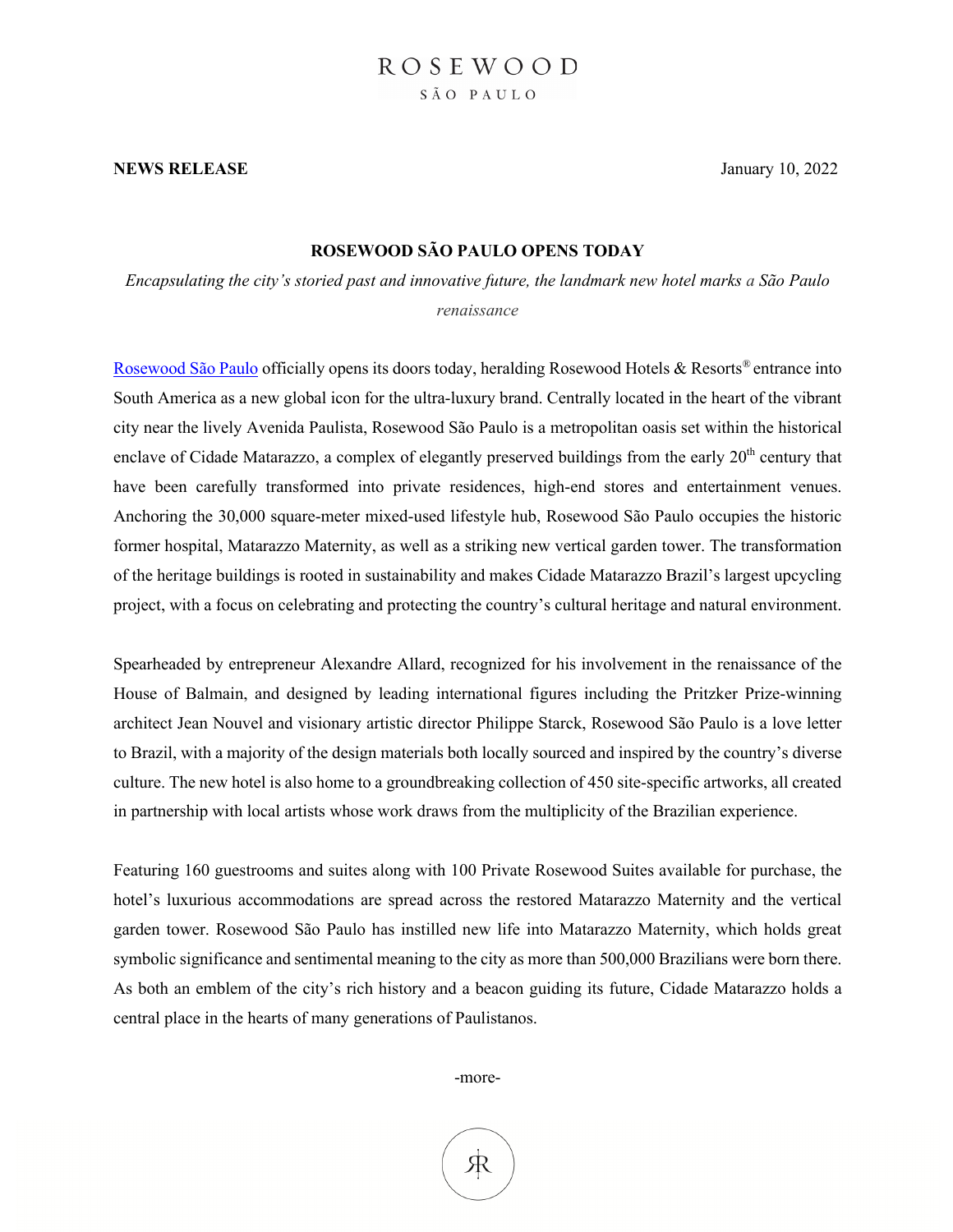Rosewood São Paulo Opens Today Page 2

Rosewood São Paulo's grounds also encompass the Chapel of Santa Luzia, another historic building that has been carefully restored to retain its ornate architecture from 1922. Throughout the renovation, the chapel's original foundation revealed pieces of a rich and intricately adorned building that has been carefully refurbished and incorporated into the revived structure. The rebirth of Chapel of Santa Luzia comes timed to its 100-year anniversary as it reopens to a new era where it will continue to be used for weddings and other celebrations of life.

"It has been a true honor to help bring such a unique hotel project to life in one of the world's most dynamic cities," said Managing Director, Edouard Grosmangin. "The team behind Rosewood São Paulo has spent a decade on this project to ensure it honors and celebrates the heritage of the city while breathing new life into the destination. In doing so we've created a hotel that is a true love letter to the city, the nation, and its people. We look forward to welcoming the world to experience São Paulo's dynamic offerings firsthand and provide the place from which a cultural journey can begin and end."

#### **Art, Architecture & Design**

In line with Rosewood's guiding A Sense of Place® philosophy, wherein the distinctive ethos of the destination is woven into the identity of the hotel, Rosewood São Paulo's design was inspired by its deep Brazilian roots. Under the artistic direction of Starck, 57 Brazilian artists and artisans came together to produce a permanent collection of art featuring over 450 works. Treating the property like a once-in-alifetime art project, the team commissioned artists representing Brazil's wide range of artist expression, from street art to indigenous art, to create site-specific works for virtually every space in the property. The artists were given just one guideline: creativity that respects the past yet points to the future. The result is that the hotel is in effect Brazil's next great contemporary art museum, one that celebrates the natural beauty, rich history, and diverse culture of its homeland.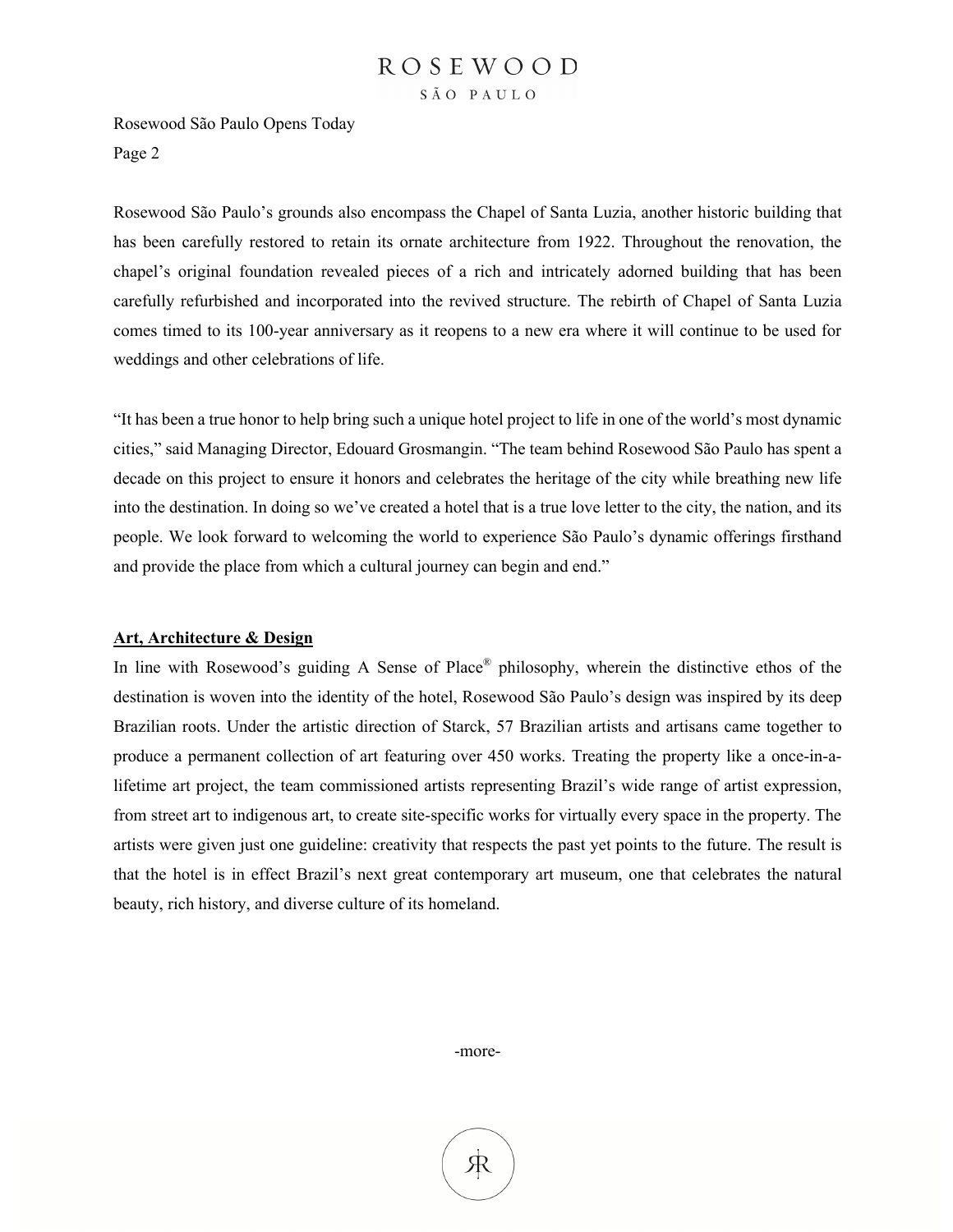Rosewood São Paulo Opens Today Page 3

Throughout the property, art tells different stories of life in Brazil across various mediums including sculpture, paintings, tile work, drawings, textiles and rugs. The entirety of the collection will be cataloged and detailed in a book available for guests and visitors both in rooms and public spaces. This book will tell the in-depth and nuanced narrative behind each project and highlight how each piece fits each into the larger tapestry of Brazil's creative scene.

Standout works include hand-painted titles inspired by different flora and fauna of Brazil, created by Brazilian contemporary artist **Sandra Cinto,** that line the entire rooftop pool and bar area; a powerful graffiti-inspired painting encapsulating one of the maternity building's corridors created by São Paulo's own beloved street artist **Caligrapixo,** whose work focuses on capturing urban life in the dynamic city; and the work of up-and-coming artist **Virgilio Neto,** who created a series of original drawings on the rooftop foyer depicting imagined stories of the life of the beloved historical figure Count Matarazzo. Within the Chapel, **Vik Muniz**, one of Brazil's most internationally acclaimed artists, created new glass rosettes inspired by Santa Luzia to replace the original stained glass that was discovered during the restoration of the building. In addition to the stunning beauty of the hotel's design as a whole, there are nuances and intricate details throughout its design and art that aim to tell specific stories and honor both the heritage buildings and country at large.

#### **A Focus on Sustainability**

Rosewood São Paulo is committed to preserving Brazil's natural environment with sustainability as one of the development's guiding principles. Cidade Matarazzo is one of greenest developments in Brazil and the country's largest upcycling project, with the project constructed of 100% locally sourced and upcycled materials. Sustainable features executed in the property's design include a biodiversity program that repopulates the indigenous flora and fauna from the Mata Atlantica rainforest, including 250 trees up to 14 metres in height placed vertically on the Mata Atlantica Tower.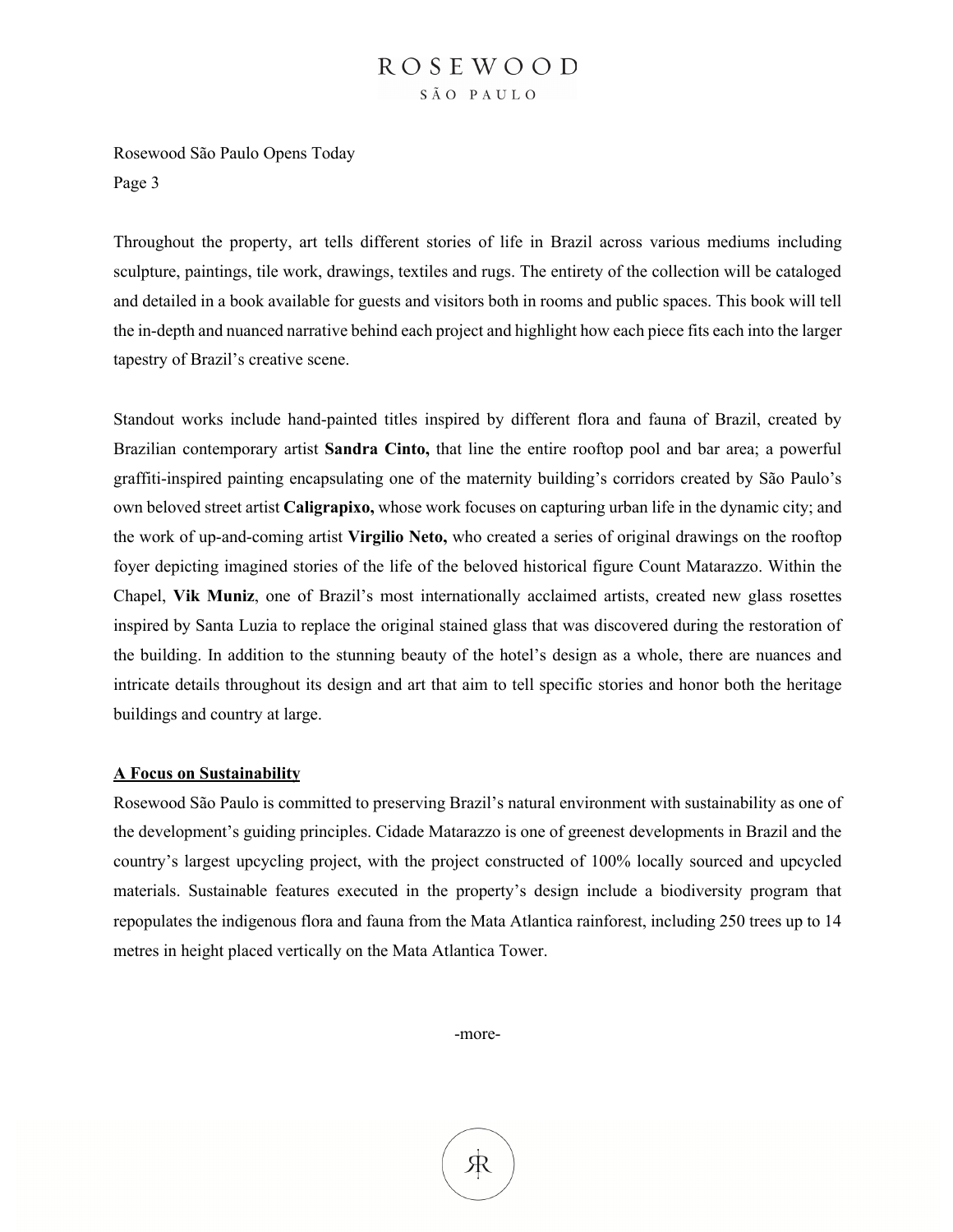Rosewood São Paulo Opens Today Page 4

The property has committed to use 100% renewable energy within a year, including on-site solar panels and renewable-sourced energy. Creating a positive impact on the local community and environment is key to Rosewood São Paulo's values and goals, and the building has been carefully planned to lessen the footprint wherever possible. The hotel is free of single-use plastics, and utilizes an in-house water filtration system to produce glass bottled water for guest consumption.

#### **São Paulo's Newest Dining Destination**

Part of a larger culinary renaissance for the destination, Rosewood São Paulo brings six new dining venues to one of the city's most vibrant neighborhoods. Designed for a variety of different occasions, the hotel's food and beverage offerings present a resounding and memorable combination of world-class gastronomic experiences served in immersive and unique spaces. The elegant **Le Jardin** extends from the lobby to the beautiful gardens and is a cozy space bathed in natural light, serving modern cuisine 24 hours a day and providing the perfect setting for a casual lunch or enchanting dinner. **Blaise**, inspired by French-Swiss novelist Blaise Cendrars, is a more casual brasserie space serving a delicious mix of French cuisine influenced by elements of Brazilian gastronomy. The restaurant's design highlights the imagination of the novelist who was himself enamored with Brazil and showcases the work of Brazilian artists including handdesigned ceramic tiles by Fernando de La Rocque. As a nod to its location in Matarazzo Maternity, the hand-painted tiles are designed to resemble classical Portuguese tiles but if observed closer, hidden in the composition of the tiles is an image of a woman giving birth. Blaise's wooden walls are embedded with green stones, each made of glass created through a meticulous technique of polishing Brazilian volcanic stones that is done by the same machines used to cut diamonds. The third restaurant, **Taraz,** highlights South American cuisine and its share-style menu has been designed by acclaimed Chef Felipe Bronze to showcase the art of wood-fired cooking. The restaurant is located in front of the property's collection of centenary olive trees and has been decorated by local artists and designers in a more traditional and rustic style, and through its name gives homage to the beloved Brazilian historical figure Count Matarazzo.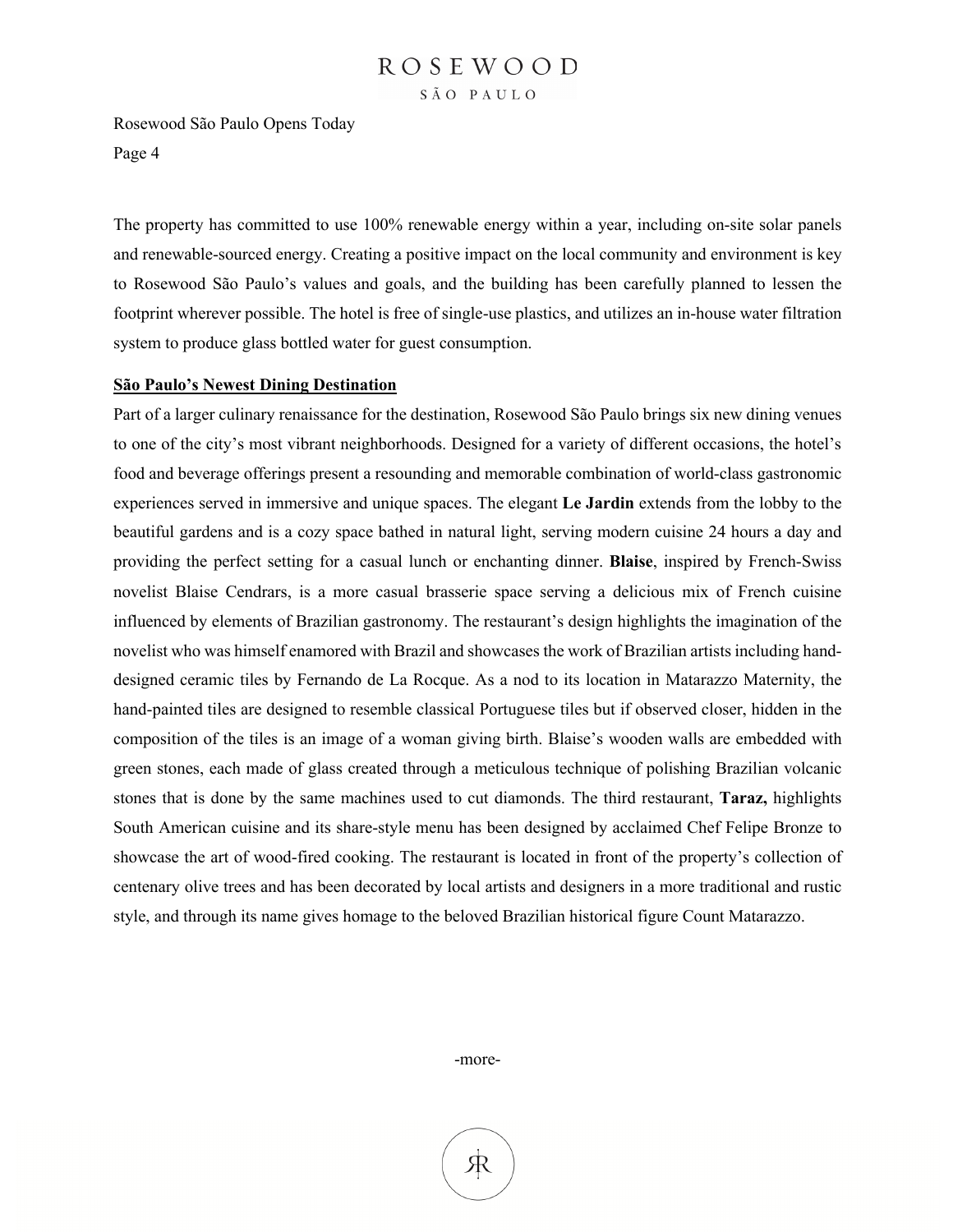Rosewood São Paulo Opens Today Page 5

Additional outlets include **Rabo di Galo**, a jazz bar featuring bespoke libations and classic Brazilian bar snacks alongside live music. The overall design of the bar was inspired by the classic jazz clubs of the 1930s, featuring leather furniture, dark woods and indirect lighting to create an intimate atmosphere. Artist **Rodrigo de Azevedo Saad**, locally known as Cabelo, spent a total of 68 hours hand drawling on the ceiling of Rabo di Galo, which portrays a certain schizophrenic art resulting in the magical and primitive universe of patterns that repeat themselves. Inspired by the natural beauty of the crystal-clear pools in Brazil's Bonito municipality, The **Emerald Garden Pool & Bar** is a restaurant set amidst beautiful tropical greenery offering family-friendly fare. The interior of the pool emulates the emerald shades of the natural pools found in Brazil's Bonito region and is made of small pieces of tile in 40 different shades of green and blue, creating a unique gradient effect inspired by the colors of the rivers located in Bonito. The restaurant's coasters and menus were designed by the Brazilian artist and illustrator **Walmor Correa**, famous for his sketches of imaginary creatures. The pool area is also home to **Belavista Rooftop Pool & Ba**r, an exclusive adults-only space with panoramic views of the city. The entire roof and pool area features wood that is all from Tora Brasil and that has been certified by Brazil's Forest Stewardship Council as part of the property's commitment to sustainable development.

#### **World- Class Amenities**

In concert with the unparalleled art and design and exceptional food and beverage experiences found at Rosewood São Paulo, extensive amenities include two pools, a cinema, a music studio, ample event space and an Asaya, Rosewood's integrative wellbeing concept. Slated to open in 2022, Asaya at Rosewood São Paulo will bring the destination a unique wellness concept that delivers innovative and integrative solutions for personal transformation while encouraging positive growth and self-discovery for a fulfilling life. The opening of Asaya at Rosewood São Paulo will mark the first outpost of Rosewood's forward-thinking wellbeing concept in the western hemisphere. The hotel will roll out further facilities and amenities over the course of its first year, complemented by a robust schedule of ever-changing programming.

Rosewood São Paulo is currently accepting reservations. To learn more about the hotel and book a stay, please visit https://www.rosewoodhotels.com/en/sao-paulo.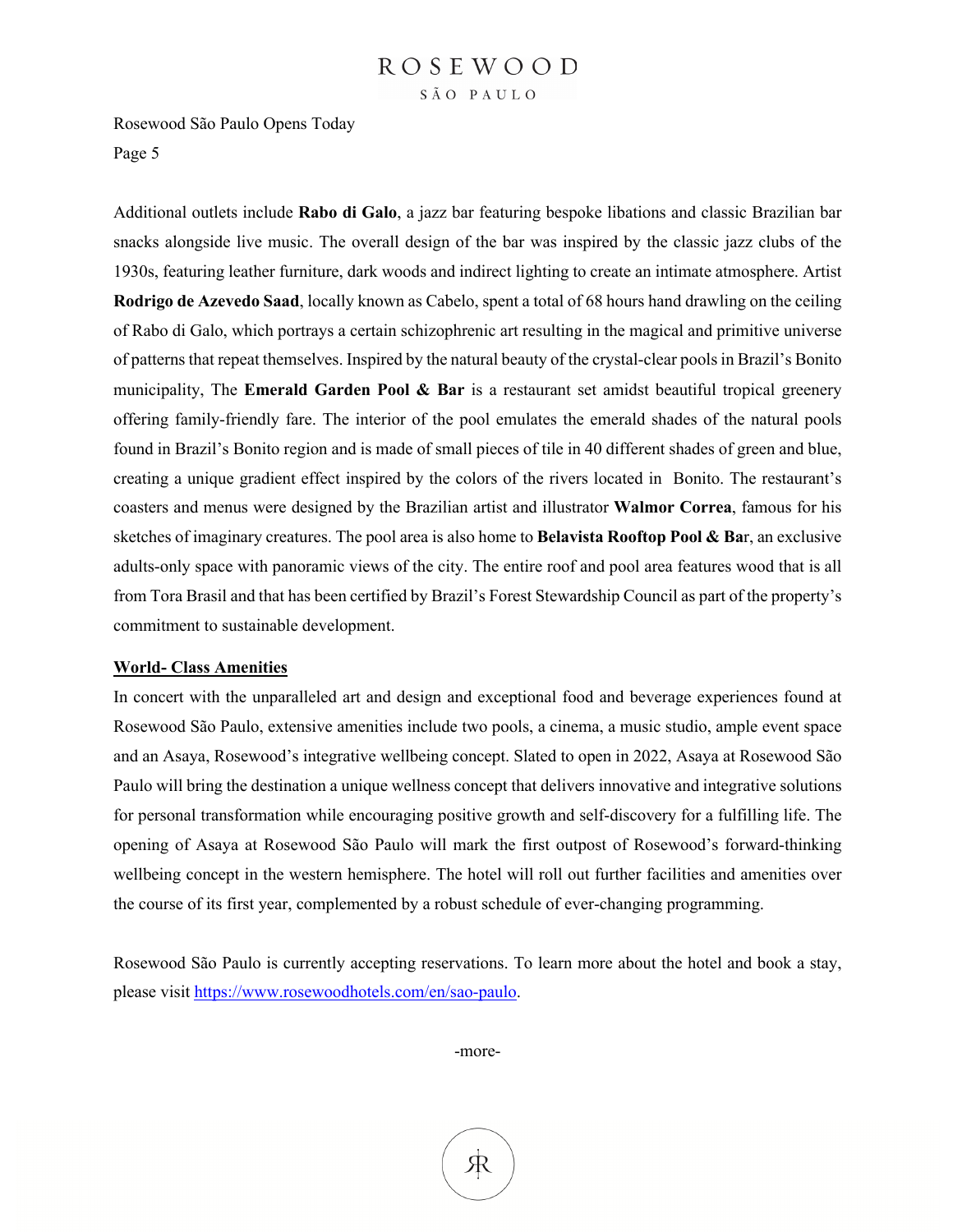Rosewood São Paulo Opens Today

Page 6

#### **About Rosewood São Paulo**

Centrally located in the heart of São Paulo near the lively Avenida Paulista, Rosewood São Paulo is a metropolitan oasis set within the historical enclave of Cidade Matarazzo, a complex of elegantly preserved buildings from the early 20<sup>th</sup> century that have been carefully transformed into private residences, high-end stores and entertainment venues. Anchoring this 30,000 square-meter mixed-used lifestyle hub, Rosewood São Paulo occupies the historic former hospital, Matarazzo Maternity, as well as a striking vertical garden tower designed by Pritzker Prize-winning architect Jean Nouvel. Rosewood São Paulo encompasses an immersive art collection featuring 450 works site-specific works created by 57 Brazilian artists. Featuring 160 guestrooms and suites and 100 Private Rosewood Suites available for purchase, the interior design of Rosewood São Paulo, led by internationally renowned artistic director Philippe Starck presents a sophisticated fusion of old and new through inspired elements and effects such as rich Brazilian woods, lush garden walls, and fine furnishings. In concert with the accommodations, Rosewood São Paulo's extensive amenities include six restaurants and bars and two pools.

#### **About Rosewood Hotels & Resorts**

Rosewood Hotels & Resorts® manages 29 one-of-a-kind luxury hotels, resorts and residences in 16 countries, with 25 new properties under development. Each Rosewood property embraces the brand's A Sense of Place® philosophy to reflect the individual location's history, culture and sensibilities. The Rosewood collection includes some of the world's most legendary hotels and resorts, including The Carlyle, A Rosewood Hotel in New York, Rosewood Mansion on Turtle Creek in Dallas and Hôtel de Crillon, A Rosewood Hotel in Paris, as well as new classics such as Rosewood Hong Kong. For those who wish to stay a little longer, Rosewood Residences offer a distinct opportunity for ownership or rent in extraordinary destinations within the brand's wide-ranging portfolio.

For more information: rosewoodhotels.com Connect with us: Facebook, Twitter, Instagram, WeChat @RosewoodHotels

#### **Media Contacts:**

North America United Kingdom Kendall Trainer Amelia Strange Nike Communications Bacchus PR Telephone: +1 646 654 3438 Telephone: +44 20 8968 0202 Email: ktrainer@nikecomm.com Email: amelia@bacchus.agency

Mainland China Hong Kong SAR Faye Liu Rosetta Hon Activation Group Why Not Asia Telephone: + 86 21 2601 8752 Telephone: +852 9090 0360 Email: ay liu@activation-gp.com Email: rosetta.hon@whynot.asia